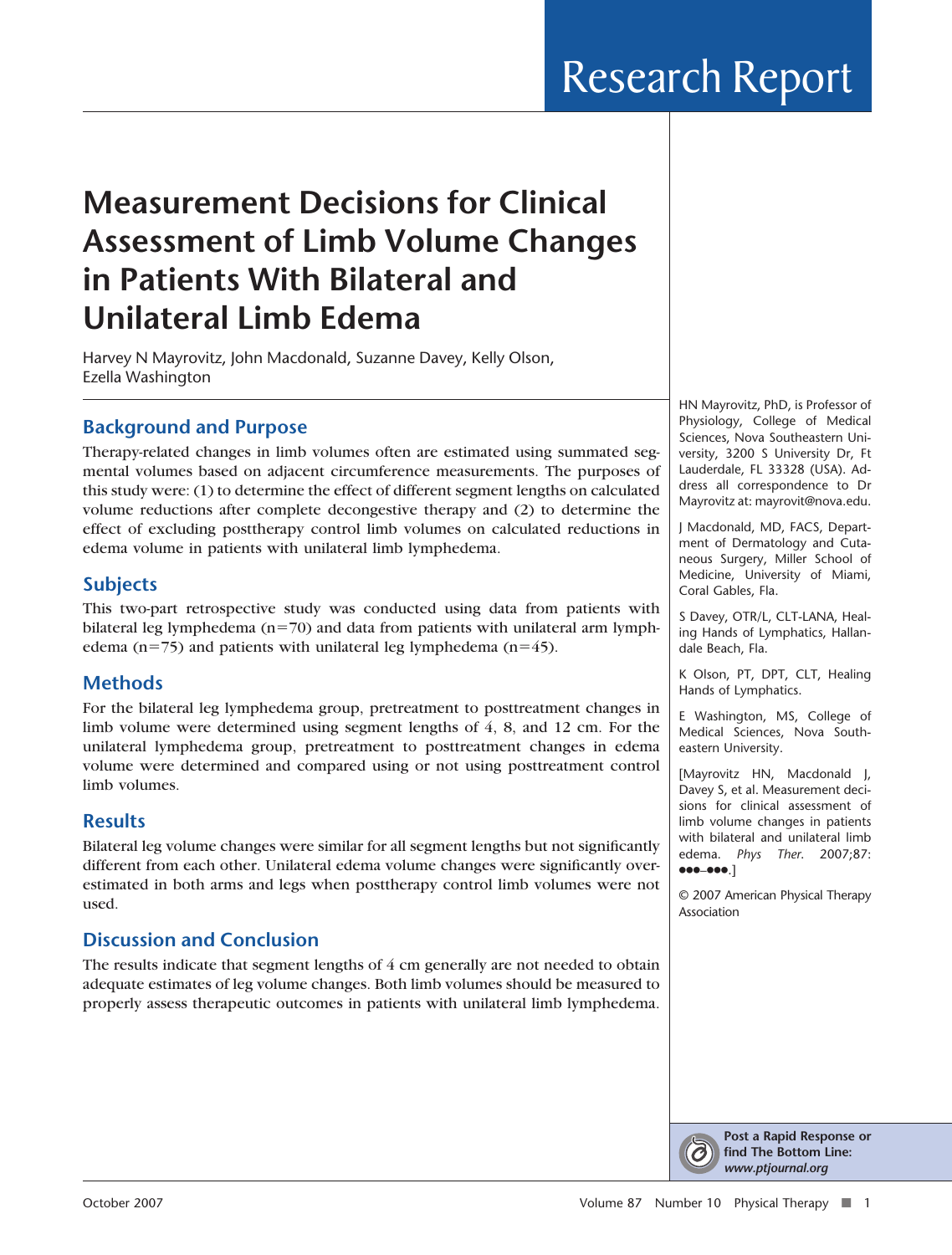Treatment outcomes of therapy<br>for limb edema and lymph-<br>edema with respect to changes<br>in edema volume often are assessed for limb edema and lymphedema with respect to changes in the clinic based on limb circumferences, which are used to estimate limb volume changes from suitable geometric models and mathematical formulas or algorithms.<sup>1-4</sup> Previous work has established the validity of such circumference-based measurements as good estimators of arm and leg volumes,5–9 although different algorithms may be needed for volume determinations of the hand<sup>10</sup> and foot.11 Determination of lymphedematous arm volumes based on circumferential methods has been reported to correlate highly with volumes determined by water displacement, with Pearson correlation coefficients (*r*) ranging from .97 to .99.5,8,9 Circumference-based volume determinations of 19 lymphedematous arms by 2 evaluators resulted in excellent interrater reliability, with interclass correlation coefficients of .99 when a segment length of  $3, 6$ , or 9 cm was used<sup>8</sup> and .97 to .99 when 5 anatomical landmarked based circumferences were used.9 Intrarrater reliability, based on 2 evaluators making repeat measurements, also was excellent, yielding an interclass correlation coefficient of .99 when measurements were taken at  $3, 6, or 9 cm<sup>8</sup> or at 4$ and 8-cm7 separations. Thus, circumference-based measures of limb volume provide a rapid and valid way to evaluate limb volume changes in a clinical environment as an alternative to water displacement or other, more sophisticated methods.

In clinical practice, application of circumference-based methods to determine limb volume requires a decision as to the number of limb circumference measurements to be made. Segment lengths (distance between consecutive circumference measurements) that have been used

to track limb volume changes include  $4 \text{ cm}, 3 \text{ 5 cm}, 12 \text{ and } 10 \text{ cm}, 13, 14$ Using larger segment lengths means fewer required circumference measurements and fewer segmental volumes that need to be determined, which, in a busy clinic, may mean a considerable saving of time. However, with one possible exception,15 there has been little systematic study of the effect of chosen segment lengths on estimated changes in limb volume. Thus, one of our goals was to investigate the extent to which estimated outcomes of lymphedema therapy are affected by choice of segment length. This analysis, designated as study A, was done retrospectively based on data previously obtained from 70 patients with bilateral lower-extremity lymphedema who had previously been treated by certified lymphedema therapists in a single lymphedema treatment center. The standard protocol for the clinic measurement was to measure circumferences at 4-cm intervals along the limb.

When limb lymphedema is unilateral, a second decision that needs to be made is how to best use the nonaffected limb's volume in the determination of edema volume reduction. Outcomes of therapy for unilateral limb lymphedema are sometimes determined using limb volumes of affected and control limbs to calculate changes in edema volume from pretreatment values through end-treatment values. Based on personal experience and discussions with many therapists, it appears that some clinics measure the control limb at all visits but other clinics measure it only at initial visits and use these initial values to determine final edema volumes. Not measuring control limb volume at each visit also is timesaving. However, the effect of using a single pretreatment control limb volume as a reference from which final posttherapy edema volume is determined has not been

systematically studied. Thus, our second goal was to evaluate and compare edema volume outcomes based on inclusion and exclusion of endtherapy control limb volumes. This analysis, designated as study B, was done based on retrospective data from patients with unilateral lymphedema of the arms  $(n=75)$  and legs ( $n=45$ ) who had been treated at the same lymphedema treatment center by experienced certified lymphedema therapists.

Data sets used in the analyses were completely de-identified by clinic personnel prior to analysis except for measured numerical values, sex, and diagnosis of lymphedema origin.

# **Method**

### **Study A**

Based on retrospective data from 70 patients with bilateral leg lymphedema (24 male, 46 female; mean  $age=74.5$  years, SD=12.5, range= 26 –104), leg volumes of each leg and the change in leg volume with therapy were determined retrospectively using circumference separations previously made on all legs at 4-cm intervals. For this group, lymphedema etiology was: gynecological surgery ( $n=18$ ), prostate surgery  $(n=6)$ , chronic venous insufficiency with or without venous ulcers  $(n=22)$ , other surgeries or conditions  $(n=13)$ , and unknown origin  $(n=11)$ .

Original circumference data were obtained from tape measure measurements during each patient's clinical visits, starting at the ankle and at 4-cm intervals extending up the leg toward the groin. Each circumference measurement was done once. Two experienced certified lymphedema therapists were involved in the measurements for study A and for study B described subsequently. In general, any given patient would be treated and measured by the same therapist throughout the patient's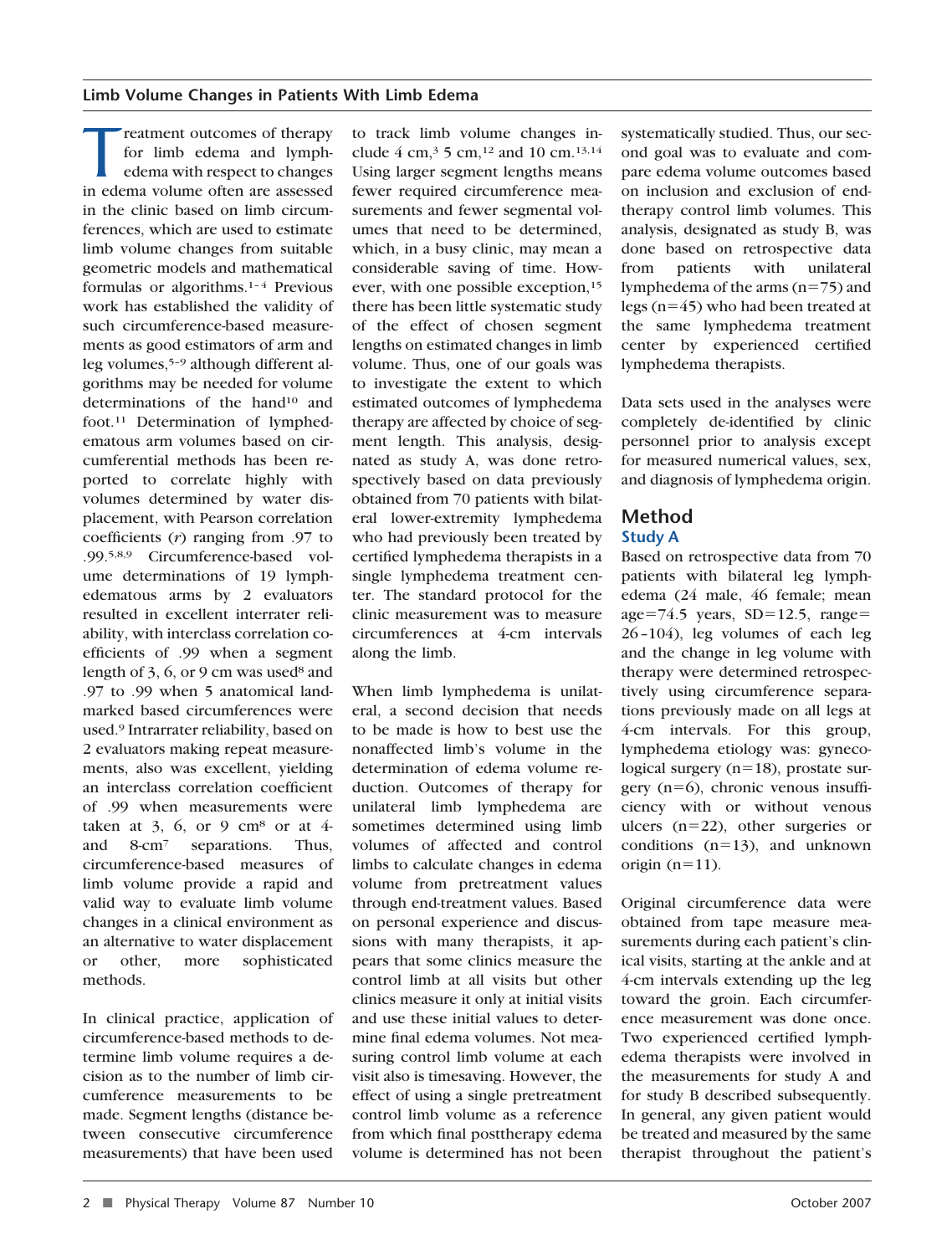course of therapy. The exact distribution of the number of patients evaluated by each therapist is unknown but was approximately equally divided. The retrospective analysis determined leg volumes based on the measured 4-cm separations and also by using 8- and 12-cm separations derived by excluding in the volume calculation appropriate intermediate measured circumference values. For each of the separations, volumes were determined before treatment and after at least 10 complete decongestive physical therapy (CDP) treatments using a truncated-cone model and validated automated software.\*

For this algorithm, the segmental volume  $(V_s)$  is determined by the formula:

$$
V_S = L/12\pi (C_1^2 + C_1C_2 + C_2^2),
$$

where  $C_1$  and  $C_2$  are the measured circumferences at either end of the chosen segment of length (L). This formula is the same as that used in previous studies that have demonstrated its accuracy.5,7–9 The limb volume of interest was determined by the sum of the segment volumes. Pretreatment and posttreatment leg volumes, determined on the basis of the 4-, 8-, and 12-cm length segments, were compared using a general linear model for repeated measures with *post hoc* Bonferroni tests for within-subject differences after adjustment for multiple comparisons using a statistical software package (SPSS, version 9.0).† Analyses were done on right and left legs independently  $(n=70)$ , with results of both analyses presented for completeness. Outcome efficacy of the therapy, which is the primary clinical parameter of interest to patient and

therapist, was assessed by comparing calculated leg volume reductions for each of the 3 circumference separations for each leg separately.

#### **Study B**

This analysis was based on retrospective data from 75 female patients (mean age=73.1 years,  $SD=10.7$ , range= $46 - 93$ ) with unilateral arm lymphedema that developed secondary to treatment for breast cancer and from 45 patients (22 male, 23 female; mean age= $62.5$ , SD= $12.2$ , range= $33-79$ ) with unilateral leg lymphedema. For the unilateral arm lymphedema group, etiology: mastectomy  $(n=24)$ , mastectomy + radiation  $(n=30)$ , lumpectomy  $(n=10)$ , and lumpectomy + radiation  $(n=11)$ . For the unilateral leg lymphedema group, etiology was: gynecological or prostate surgery for cancer  $(n=24)$ , gynecological or prostate surgery  $+$  radiation (n=16), chronic venous insufficiency  $(n=3)$ , and unknown origin  $(n=2)$ .

Limb volumes of affected limbs  $(V_A)$ and contralateral control limbs  $(V<sub>C</sub>)$ were determined based on previously measured limb circumferences at 4-cm intervals before  $(V_1)$  and after  $(V_2)$  10 CDP sessions using circumference measurements starting at either wrist or ankle and progressing toward the axilla or groin. Limb volumes were determined from circumferences using the truncatedcone model method previously described. Initial edema volume  $(E_{V1})$ was calculated as the difference between limb volumes  $(V_A - V_C)$  prior to treatment. End-treatment edema volume was calculated as the difference between limb volumes at the end of treatment using both endtreatment limb values  $(V_{A2} - V_{C2})$ and was designated as  $E_{V2}$ . When end-treatment edema volume was calculated using the control limb's pretreatment value as the reference value ( $V_{A2} - V_{C1}$ ), it was designated as  $E'_{V2}$ . Pretreatment percentage of

edema was calculated as  $100 \times (V_{A1})$  $-V_{C1}$ )/ $V_{C1}$ , and percentage of reduction in edema from its pretreatment value to its posttreatment value was determined as  $100 \times$  (calculated change in edema volume/pretreatment edema volume). Comparisons of differences between limb volumes and  $E_{V2}$  and  $E'_{V2}$  were done using paired *t* tests. All numeric results are presented as means and standard deviations unless noted otherwise.

#### **Results Study A—Segment Length and Volume Reductions**

Overall pretreatment and posttreatment leg volumes determined for each leg are presented as mean values and standard deviations in Table 1. Right and left leg volumes, compared at corresponding circumference separations (4, 8, or 12 cm), were similar, with no significant difference between left and right leg volumes (*P*>.5). Measurements of limb volume reduction, either in milliliters or as a percentage of the pretreatment value, which are primary clinical outcome measures, were not significantly different among the 3 separations used to calculate volume  $(P > .5)$ .

Because the mean values of pretreatment leg volumes appeared to trend upward with increasing separation between circumference measurements (Tab. 1), a general linear analysis for repeated measures was done to test for an overall volume difference among separations. Results of this ancillary analysis revealed a highly significant overall difference (*P* .0009). Subsequent *post hoc* analyses revealed that paired differences between volumes determined using a 4-cm separation were 28 mL less than those determined using an 8-cm separation  $(P = .003)$  and 79 mL less than those determined using a 12-cm separation  $(P < 0.001)$ . The volume at the 8-cm separation was 52 mL less than that at the 12-cm sepa-

<sup>\*</sup> Limb Volumes Professional. Bioscience Research Institute. Available at: www. limbvolumes.org.

<sup>†</sup> SPSS Inc, 233 S Wacker Dr, Chicago, IL 60606.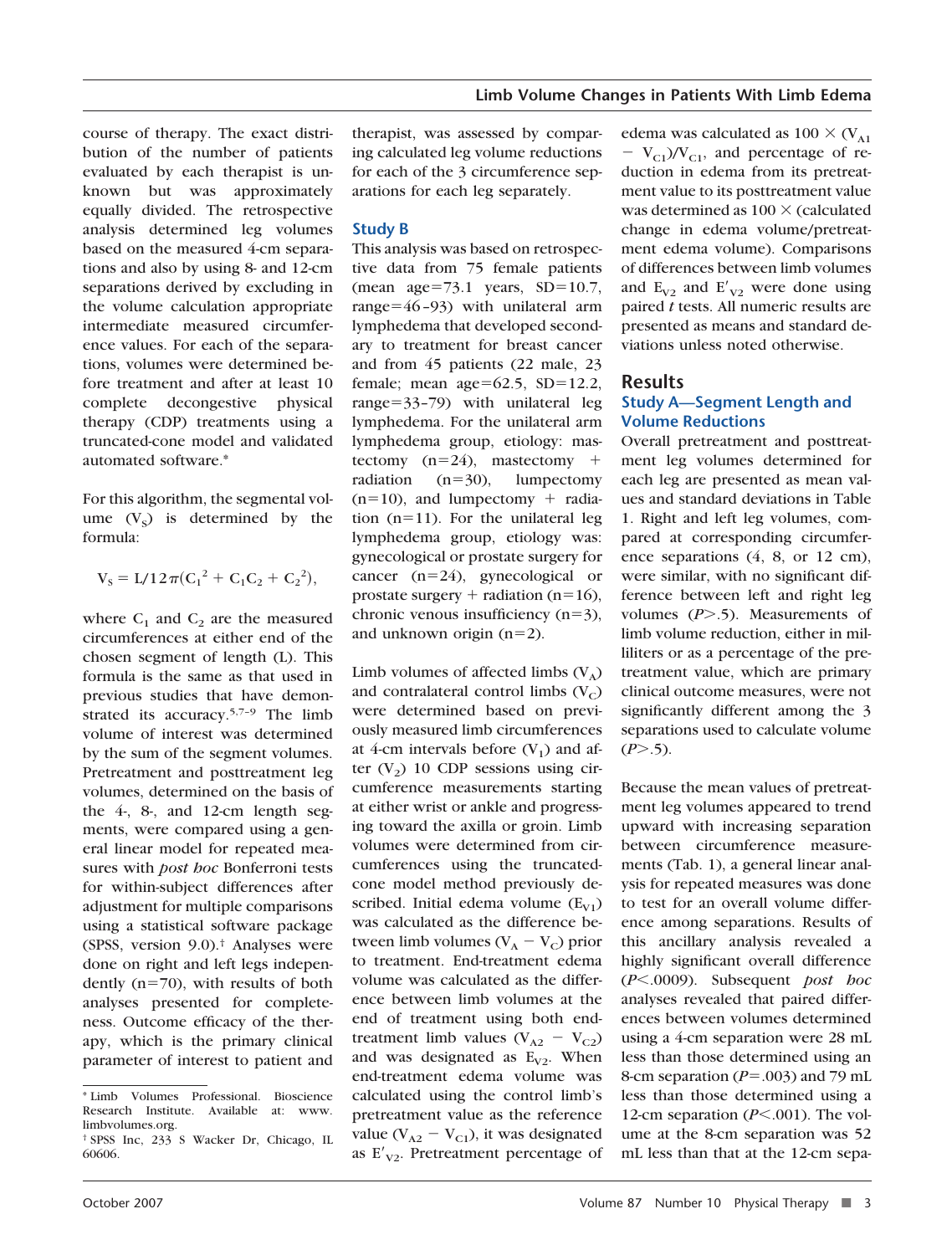#### **Limb Volume Changes in Patients With Limb Edema**

#### **Table 1.**

Leg Volumes and Reductions Based on Different Segment Lengths*<sup>a</sup>*

| <b>Segment Length</b>                      | Right Leg $(n=70)$  |                      |                         |                         |  |  |
|--------------------------------------------|---------------------|----------------------|-------------------------|-------------------------|--|--|
|                                            | <b>Volume (mL)</b>  |                      | <b>Volume Reduction</b> |                         |  |  |
|                                            | <b>Pretreatment</b> | <b>Posttreatment</b> | mL                      | $\mathbf{O}/\mathbf{O}$ |  |  |
| $4 \text{ cm}$                             | $6,658 \pm 2,491$   | $5,453 \pm 1,954$    | $1,204 \pm 775$         | $17.6 \pm 7.0$          |  |  |
| 8 cm                                       | $6,681 \pm 2,511$   | $5,477 \pm 1,969$    | $1,205 \pm 803$         | $17.5 \pm 7.2$          |  |  |
| $12 \text{ cm}$                            | $6,762 \pm 2,560$   | $5,570 \pm 2,013$    | $1,248 \pm 823$         | $17.9 \pm 7.3$          |  |  |
| <b>Segment Length</b><br>Left Leg $(n=70)$ |                     |                      |                         |                         |  |  |
|                                            | <b>Volume (mL)</b>  |                      | <b>Volume Reduction</b> |                         |  |  |
|                                            | <b>Pretreatment</b> | <b>Posttreatment</b> | mL                      | $\frac{6}{6}$           |  |  |
| $4 \text{ cm}$                             | $6,639 \pm 2,490$   | $5,477 \pm 1,998$    | $1,162 \pm 787$         | $16.9 \pm 7.3$          |  |  |
| 8 cm                                       | $6,670 \pm 2,499$   | $5,515 \pm 2,026$    | $1,155 \pm 766$         | $16.8 \pm 7.3$          |  |  |
| $12 \text{ cm}$                            | $6,728 \pm 2,508$   | $5,537 \pm 2,004$    | $1,254 \pm 738$         | $16.9 \pm 6.8$          |  |  |

a Data entries are mean (±SD) for 70 patients with bilateral limb lymphedema. All posttreatment volumes are significantly less than corresponding pretreatment volumes (P<.001). Volume reductions (in milliliters and as percentage of reduction) for each leg calculated for 4-, 8-, and 12-cm segment lengths were not significantly different from each other (*P*.5).

ration  $(P=.009)$ . Thus, although these differences were small, they indicate a significant trend for larger volume estimates with increasing separations between circumference measurements.

#### **Study B—Control Limb and Edema Volume Reductions**

For the arm lymphedema group, the affected arm volume prior to treatment was  $3,367 \pm 1,115$  mL, which decreased to  $2,930 \pm 963$  mL at the end of treatment ( $P$ <.0001). Control arms of this group had an initial volume of  $2,428 \pm 949$  mL, which decreased to 2,359 877 mL at the end of treatment  $(P=.002)$ .

Corresponding edema volumes and their percentage changes are summarized in Table 2. Edema volume at the end of treatment, obtained using end-treatment control arms as the reference  $(E_V)$ , was significantly greater than edema volume based on using just pretreatment control arms as the reference  $(E_{V2})$  ( $P=.002$ ). These overall differences were attributable to the distribution of pretreatment to posttreatment changes in the control arm volume, which, as shown in Figure 1A, had a preponderance of volume decreases that resulted in an overall average decrease of  $70\pm190$  mL. The corresponding percentage decreases had a similar

distribution pattern, as shown in Figure 2A, which resulted in an overall average decrease of 2.3% 6.8%. The number of control arms demonstrating a volume decrease greater than 4% of their initial value was 28 (37.3%), and the number demonstrating a volume increase greater than 4% was 10 (13.3%). To determine whether changes in control arm volume were related to the initial volume, pretreatment to posttreatment control arm volume changes were regressed on control arm pretreatment volumes. Results revealed a weak  $(r^2 = .12)$ , but statistically significant  $(P \le 0.05)$ , inverse relationship.

| u<br>۰,<br>× |  |
|--------------|--|
|--------------|--|

Edema Volumes and Reductions in Unilateral Limb Lymphedema*<sup>a</sup>*

| <b>Limbs</b> | <b>Pretreatment Edema Volume</b> |                 | <b>Posttreatment Edema Volume (mL)</b> |                   | <b>Reduction in Edema Volume (%)</b> |                 |
|--------------|----------------------------------|-----------------|----------------------------------------|-------------------|--------------------------------------|-----------------|
|              | m <sub>L</sub>                   | $\frac{1}{2}$   | $E_{V2}$                               | $E'_{V2}$         | $E_{V2}$                             | $E'_{V2}$       |
| Arms         | $939 \pm 567$                    | $42.7 \pm 30.2$ | $571 \pm 380$                          | $502 \pm 414$     | $39.2 \pm 26.4$                      | $49.5 \pm 30.7$ |
| Legs         | $2,272 \pm 2,302$                | $30.6 \pm 29.5$ | $1,388 \pm 1,811$                      | $1,206 \pm 1,778$ | $47.0 \pm 35.6$                      | $60.0 \pm 37.3$ |

*<sup>a</sup>* Data entries are mean ( SD) for 75 arm pairs and 45 leg pairs. Pretreatment edema volumes (milliliters and percentage) are those measured prior to start of therapy. E<sub>V2</sub>=edema volume (milliliters and percentage) calculated using pretreatment and posttreatment control limb volumes. E'<sub>V2</sub>=edema volume (milliliters and percentage) calculated using only the pretreatment control limb volume. Posttreatment edema volume (based on either  $E_{V2}$  or E'<sub>V2</sub>) was significantly less than pretreatment edema volume (P<.001). Posttreatment edema volumes (in milliliters) obtained using E<sub>V2</sub> were significantly greater than edema volumes obtained using E'<sub>V2</sub> (P=.002). Reductions in edema volume (percentage) determined using E<sub>V2</sub> were significantly less than reductions in edema volume obtained using  $E'_{V2}(\rho=.002)$ .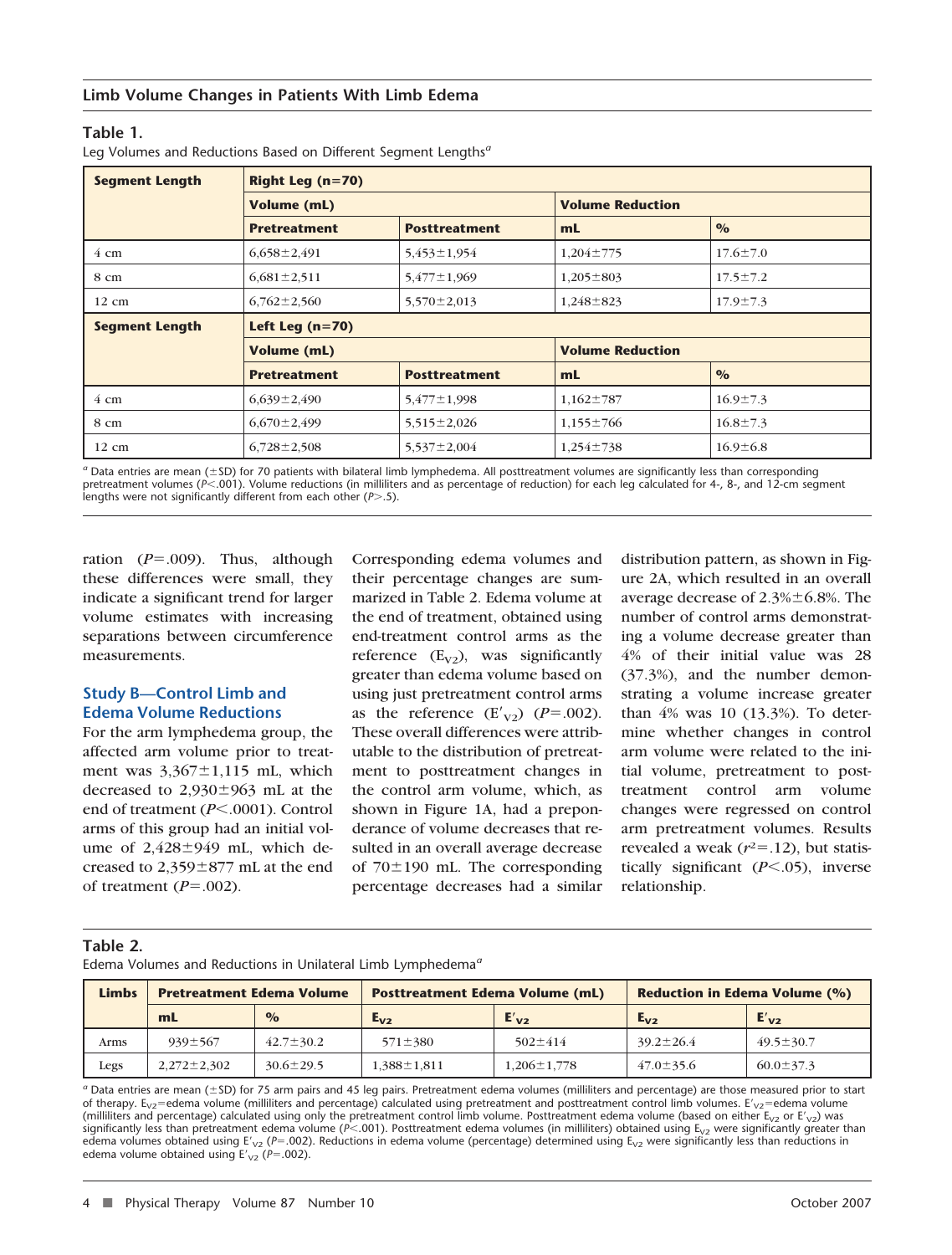For the leg lymphedema group, the affected leg volume prior to treatment was  $10,053 \pm 3,434$  mL, which decreased to 8,987 2,966 mL at the end of treatment (*P*<.0001). Control legs of this group had an initial volume of 7,780 2,292 mL, which decreased to  $7,599 \pm 2,241$  mL at the end of treatment  $(P=.002)$ .

The edema volume at the end of treatment, obtained using endtreatment control legs as the reference  $(E_{V2})$ , was significantly greater than edema volume based on using just pretreatment control legs as the reference  $(E'_{V2})$  ( $P=.002$ ). Corresponding edema volumes and their percentage changes are summarized in Table 2. As in the case of the arms, these overall differences were attributable to the distribution of pretreatment to posttreatment changes in the control leg volume, which, as shown in Figure 1B, had a preponderance of volume decreases resulting in an average decrease of 181 375 mL. The corresponding percentage decreases had a similar distribution pattern, as shown in Figure 2B, that resulted in an overall average decrease of 2.2% 4.6%. The number of control legs demonstrating a volume decrease greater than 4% of their initial value was 20 (44.4%), and the number demonstrating an increase greater than 4% was 4 (8.9%). To determine whether changes in control leg volume were related to the initial volume, pretreatment to posttreatment control leg volume changes were regressed on control leg pretreatment volumes. Results revealed no statistically significant relationship to control leg pretreatment volumes  $(r^2 = 0.046, P = 0.16)$ .

# **Discussion and Conclusions**

The main result of study A indicates that there was little difference in outcome estimates resulting from CDP using 4-, 8-, and 12-cm segment lengths to determine leg volume re-



#### **Figure 1.**

 $\mathsf{A}$ 800





#### **Figure 2.**

Distribution of percentage changes in control limb volumes from pretreatment to posttreatment: (A) arms, (B) legs. Negative values are decreases.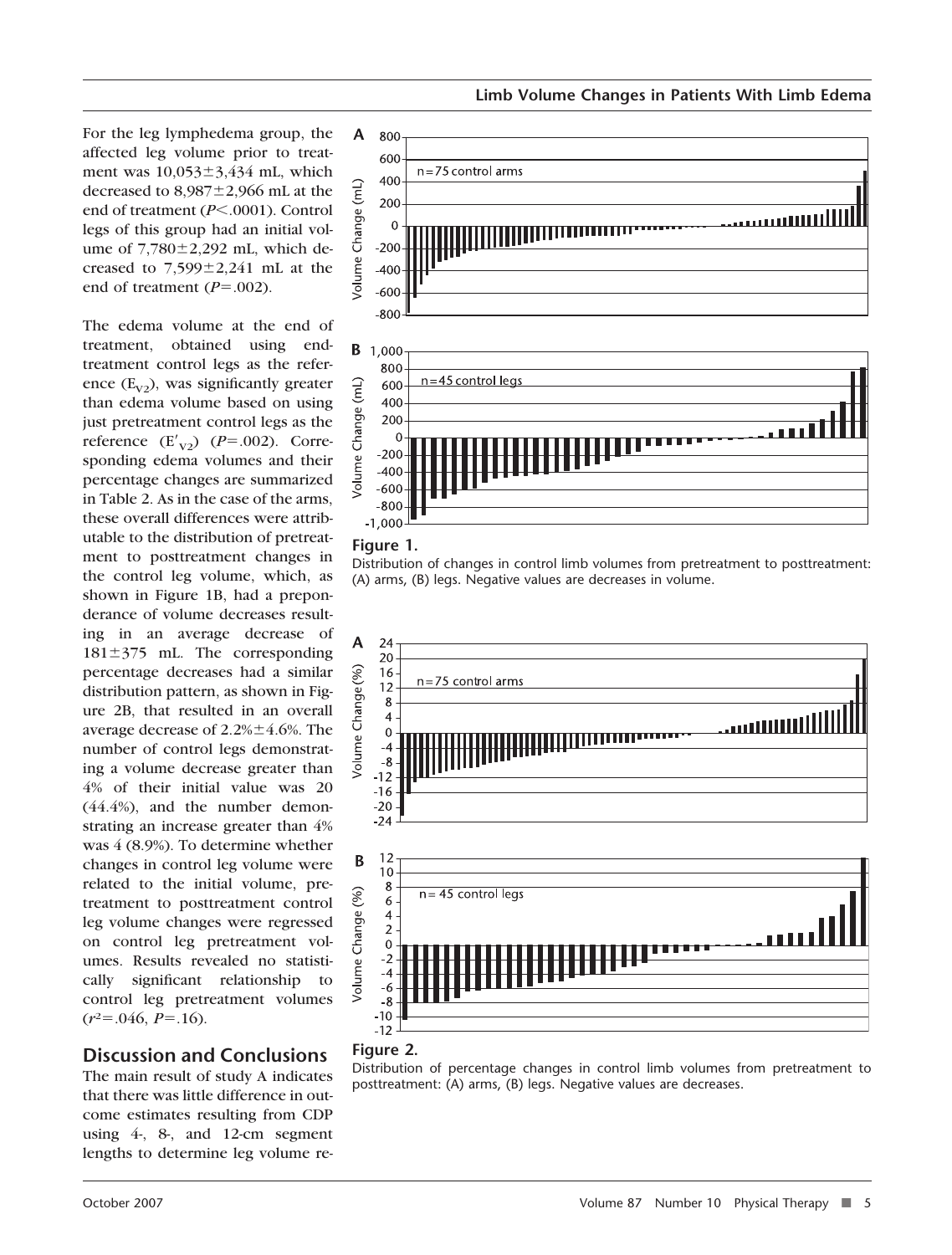#### **Limb Volume Changes in Patients With Limb Edema**

ductions. This was true despite the fact that the absolute leg volume estimates tended to be slightly larger when greater segment lengths were used for the leg volume calculation. A somewhat similar segment-length dependency has been reported in measurements of lymphedematous arms when a circumference-based cylindrical model was used for volume estimates.<sup>8</sup> In that study, when segment lengths of 6 and 9 cm were used, the circumference-based volume estimate exceeded the water displacement estimate, whereas the reverse was true for a 3-cm separation. However, because it is not absolute leg volume that is generally of interest, but rather the amount of volume change that accompanies therapy that is important to patient and therapist, our main finding suggests that any of the segment lengths could be satisfactorily used as long as a chosen segment length is consistently used throughout an evaluation interval.

The finding that there was no difference between the 8- and 12-cm outcomes suggests that a segment length of 10 cm also may be well suited to obtain adequate outcome estimates combined with reduced evaluation time. These results are consistent with findings reported for measurements of unilateral lymphedematous arms using 10- and 3.8-cm segment lengths.15 These authors found a small difference in absolute volumes between the 2 methods, but—as in the present case for legs—there was no significant difference in therapy-related changes in edema volume of the 15 patients they evaluated. They concluded that "10-cm and 4-cm methods give very comparable results and are equally valid."15(p164)

None of the present results implicitly consider or address the issue of the absolute accuracy of the circumference-based method for estimating limb volumes; this issue has been widely discussed.5,7–9,16 Rather, the results specifically apply to situations in which the circumferencebased method is chosen to be used in preference to other methods of measuring leg volume changes, such as by water displacement or automated optically based methods.6,17 It may be noted, however, that limb volumes determined by the manual circumference-based method compare well with those determined by water displacement<sup>5,7,8</sup> and by optically based automated methods.3,17

The main result of study B indicates that when evaluating therapy-related changes in edema volume, inclusion of the contralateral limb each time that the affected limb is measured yields a significantly different estimate of edema reduction than if the sole reference for calculating edema volume is the contralateral limb volume measured prior to treatment. In the present case, nonuse of the endtreatment contralateral limb led to a significant overestimation of the overall effectiveness of the treatment for arms and for legs. This was due to the fact that, on average, control limbs exhibited a significant reduction in their volume from their pretreatment value. This was true for arms and for legs. The significant overestimation of treatment effectiveness, as represented by the percentage of reduction in initial edema volume (Tab. 2), occurred because of the way in which individual changes were distributed. Such changes might occur because of many factors, including normal physiological variations and systemic changes that affect both normal and affected limbs. Because we do not know what factors determine whether the contralateral arm volume will decrease or increase, we believe that the implication of these findings is that both limb volumes should be measured to properly assess therapeutic outcomes in

patients with unilateral limb lymphedema.

Dr Mayrovitz provided concept/idea/research design and writing. Ms Davey and Dr Olson provided data collection. Dr Mayrovitz, Ms Davey, and Ms Washington provided data analysis. Dr Macdonald provided subjects.

The study was approved by the Institutional Review Board of Nova Southeastern University with the requirement for retrospective informed consent waived.

A poster presentation of this research was given at the International Congress of the World Confederation for Physical Therapy; June 2–6, 2007; Vancouver, British Columbia, Canada.

*This article was submitted December 18, 2006, and was accepted June 6, 2007.*

DOI: 10.2522/ptj.20060382

#### **References**

- **1** Casley-Smith JR. Measuring and representing peripheral oedema and its alterations. *Lymphology.* 1994;27:56 –70.
- **2** Casley-Smith JR, Morgan RG, Piller NB. Treatment of lymphedema of the arms and legs with 5,6-benzo-[alpha]-pyrone. *N Engl J Med.* 1993;329:1158 –1163.
- **3** Mayrovitz HN, Sims N, Macdonald J. Assessment of limb volume by manual and automated methods in patients with limb edema or lymphedema. *Adv Skin Wound Care.* 2000;13:272–276.
- **4** Pani SP, Vanamail P, Yuvaraj J. Limb circumference measurement for recording edema volume in patients with filarial lymphedema. *Lymphology.* 1995;28:  $57 - 63.$
- **5** Karges JR, Mark BE, Stikeleather SJ, Worrell TW. Concurrent validity of upperextremity volume estimates: comparison of calculated volume derived from girth measurements and water displacement volume. *Phys Ther.* 2003;83:134 –145.
- **6** Mayrovitz HN. Limb volume estimates based on limb elliptical vs. circular cross section models. *Lymphology.* 2003;36: 140 –143.
- **7** Meijer RS, Rietman JS, Geertzen JH, et al. Validity and intra- and interobserver reliability of an indirect volume measurements in patients with upper extremity<br>lymphedema. Lymphology. 2004;37: Lymphology. 127–133.
- **8** Sander AP, Hajer NM, Hemenway K, Miller AC. Upper-extremity volume measurements in women with lymphedema: a comparison of measurements obtained via water displacement with geometrically determined volume. *Phys Ther.* 2002;82: 1201–1212.